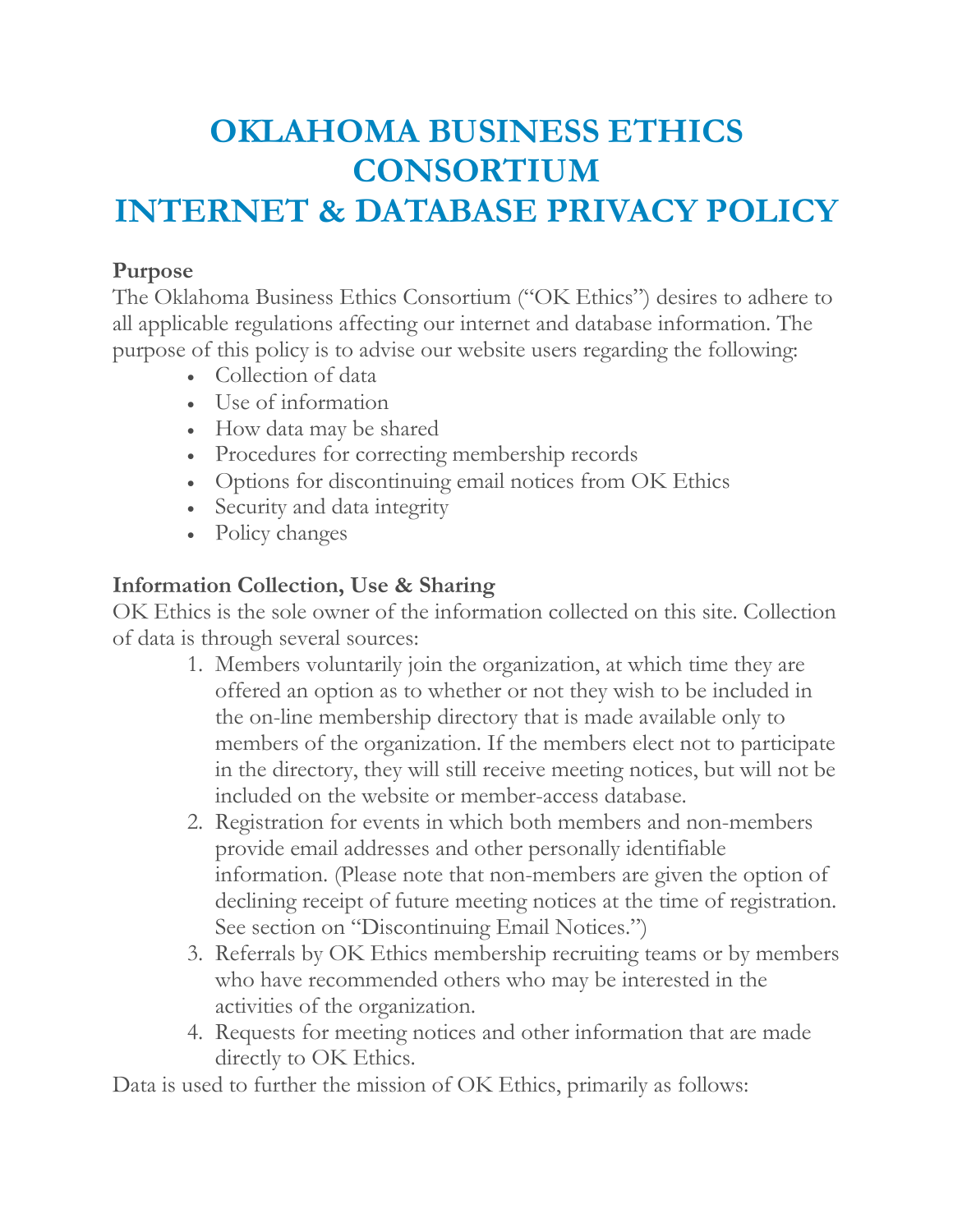- 1. To notify members and prospective members of upcoming events related to business ethics.
- 2. Confirmation and reminders regarding events.
- 3. Membership renewal notices and other business related to the ongoing relationship with members.
- 4. Advise members of the activities involving the Oklahoma Business Ethics Foundation and solicit support of these events.

Data owned by OK Ethics will not be sold or intentionally shared with any third party outside of our organization, except as is necessary for our web and database vendors to maintain such data.

#### **Correction of Membership Records**

When joining the organization, members are asked to enter a password. When making changes to their data, members may do so through entering their email and password in the "Members Only" section of the website, thereby accessing their membership and event registration data. Members are responsible for maintaining accurate records of their membership data.

Another option is to call (405) 858-2233 to advise of changes. In addition, questions regarding this policy or use of data are always welcome.

# **Discontinuing Email Notices**

You may discontinue (unsubscribe) receiving email notices from OK Ethics at any time by notifying us at (405) 889-0498 or email us to at okethicssupport@okethics.com unsubscribe

# **Security & Data Integrity**

OK Ethics will make every reasonable effort to protect its database. For example, as part of its contractual agreement with website vendor(s) and database provider(s), OK Ethics deems its information as confidential and proprietary. As such, these parties agree that they will not use, commercialize or disclose OK Ethic's confidential information except in performing their obligations as defined in their agreement.

Vendors are required to use the same degree of care in safeguarding the other party's confidential information as they use in safeguarding their own confidential information, but in no event with less than due diligence and care. Vendors must not alter or remove any confidential information or remove any proprietary information, copyright,

trademark or trade secret notices, registrations, legends or symbols.